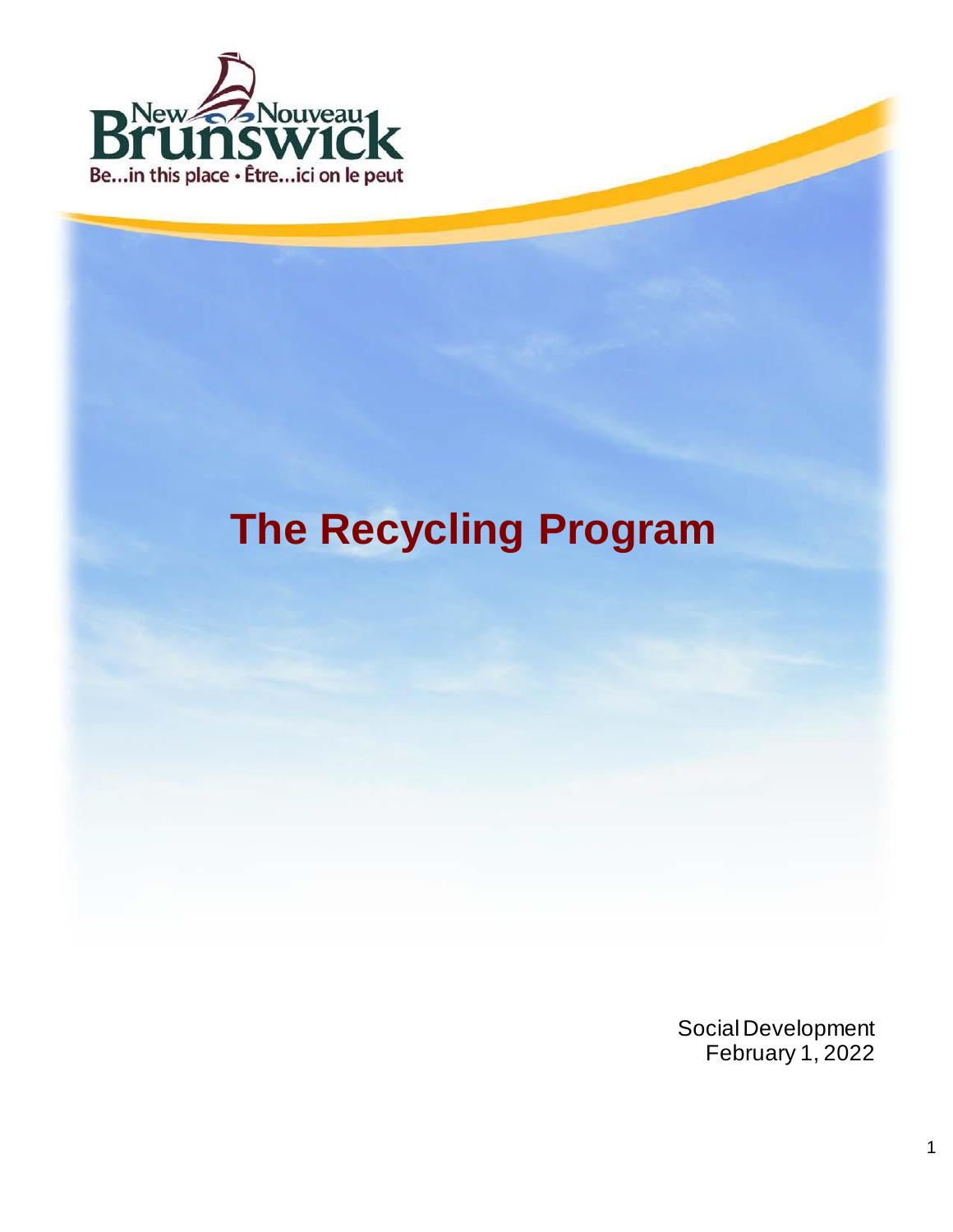## **THE RECYCLING PROGRAM**

#### **Background of the Program?**

Health Services manages health benefit programs offered by the Department of Social Development (SD) to assist eligible Clients in obtaining specific benefits that are not covered by Medicare, private health insurance plans or by other agencies. The coverage provided by the Department assists Clients with meeting their basic medical and safety requirements.

The Health Services' Mobility and Adaptive Equipment Loan Program provides funding so that Clients may acquire medical equipment and have access to equipment repairs and maintenance services. Program equipment includes items such as ambulation aids, bathroom aids, manual mobility equipment, power mobility equipment, mobility related seating and positioning aids, stability aids, transfer aids, homecare beds and pressure relieving sleep surfaces and non-mobility related seating and positioning aids.

#### **What is the recycling program?**

It is a program jointly administered by Easter Seals New Brunswick (ESNB) and the Health Services Program whose goal is to provide recycled equipment to Clients of the Mobility and Adaptive Equipment Loan Program. A pool of equipment that has been deemed equipment eligible for Recycling is maintained by ESNB and accessed by SD to loan to eligible Clients.

Please refer to Appendix A called "Equipment Eligible for Recycling" to see the complete list of equipment. The equipment listed in Groups A, B and C are considered eligible for recycling, while equipment in Group D can only be returned to ESNB but cannot be re-loaned to another Client in the Mobility and Adaptive Equipment Loan Program.

#### **General Information**

- The equipment that has been provided to Clients of the Health Services' Mobility and Adaptive Equipment Loan Program is *on loan* as it still belongs to Social Development.
- ESNB has protocols in place to ensure the all recycled equipment is clean, disinfected, and in good repair before it is provided to a Client.
- ESNB maintains a database of each piece of equipment that is purchased new and or re-loaned to a Client. Clients are required to return equipment that they no longer require to ESNB as per the Equipment Loan Agreement signed at the time of the request.
- ESNB will send a letter to all Clients that have been provided new equipment with a gold sticker to put on each piece of equipment so that it can be identified as property of Social Development.
- If the equipment on loan to a Client becomes broken, lost, unusable or replaced the Client must notify ESNB by calling their Returns Coordinator at (506) 206-9542 or 1-888-280-8155. When equipment is returned to Easter Seals NB, the name and Health Card identification number of the Client who had been using it should be included.
- All equipment is inventoried and physically stored, when not in use by ESNB.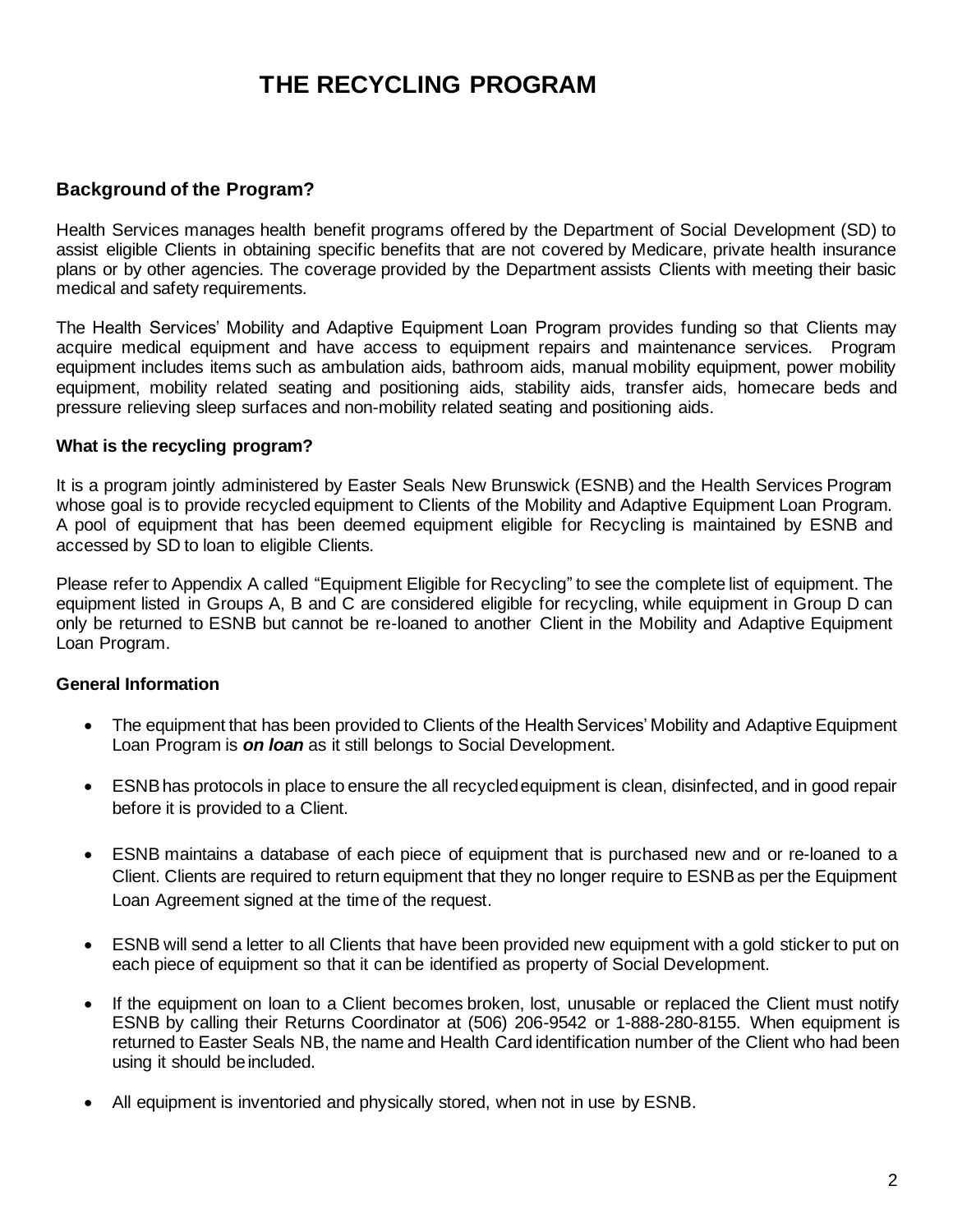- No equipment deemed Recyclable will be approved to be purchased until Health Services receives confirmation from ESNB that they have nothing appropriate in the recycling inventory.
- Equipment on loan to Clients will be repaired and maintained by the Health Services Program, so long as the Client has a valid Health Card with the proper coverage with SD.

### **WHAT ARE THE ADVANTAGES OF RECYLING EQUIPMENT?**

- It is more cost efficient as more Clients can be assisted with their equipment needs using fewer tax payer dollars.
- Refurbishing equipment saves valuable items from going to landfills, and dramatically reduces the carbon footprint.

### **FREQUENTLY ASKED QUESTIONS:**

1. What equipment is recyclable?

*As indicated above for a complete list of equipment that is recyclable please refer to Appendix A.*

2. Is it possible to by-pass the Recycling Program to receive new equipment morequickly?

*No, this is a mandatory step to help us utilize our budget dollars as efficiently as possible. The only time the Recycling Program can be by-passed is if the equipment approved for this Client is not deemed recyclable or is custom configured, custom made or custom molded equipment.*

3. Can a Client refuse equipment provided by Easter Seals?

*Yes, if the Therapist can provide the department with a legitimate reason why it is not appropriate for that Client.*

4. Must all equipment that is no longer in use be returned to Easter Seals?

It really depends on many factors such as the condition of the equipment and cost to return it, so it best to *contact ESNB's Returns Coordinator at (506) 206-9542 or 1-888-280-8155.*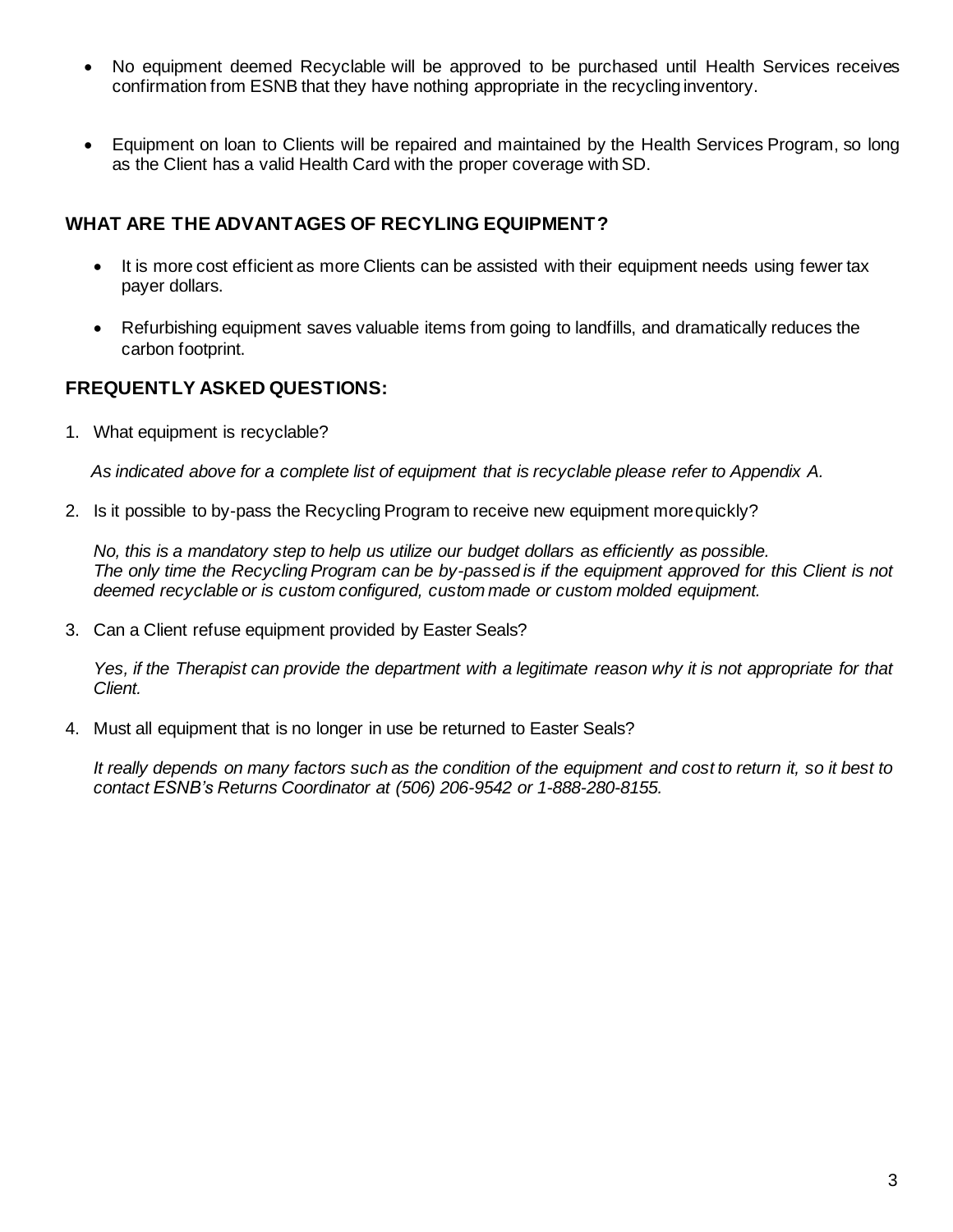## **Appendix A**

## **RECYCLABLE AND NON-RECYCLABLE EQUIPMENT LISTS**

| <b>Complex Adaptive Ambulation Aids</b>   | Can be returned<br>to ESNB | Can be re-<br>loaned if in good<br>condition | Can be re-loaned in the<br>following circumstances<br>only |
|-------------------------------------------|----------------------------|----------------------------------------------|------------------------------------------------------------|
| <b>Gait trainers</b>                      |                            |                                              |                                                            |
| <b>Specialized Walker</b>                 | Y                          |                                              | If less than 5 years old<br>only                           |
| Platform Walker                           |                            |                                              |                                                            |
| <b>Complex Adaptive Bathroom Aids</b>     | Can be returned<br>to ESNB | Can be re-<br>loaned if in good<br>condition | Can be re-loaned in the<br>following circumstances<br>only |
| <b>Bath lift</b>                          |                            |                                              | If less than 5 years old                                   |
| Complex rehab commode                     |                            |                                              | only                                                       |
| <b>Complex Adaptive Stability Aids</b>    | Can be returned<br>to ESNB | Can be re-<br>loaned if in good<br>condition | Can be re-loaned in the<br>following circumstances<br>only |
| Standing frame-manual or hydraulic        | Y                          |                                              | If less than 5 years old<br>only                           |
| <b>Complex Adaptive Transfer Aids</b>     | Can be returned<br>to ESNB | Can be re-<br>loaned if in good<br>condition | Can be re-loaned in the<br>following circumstances<br>only |
| Free standing trapeze bar                 |                            |                                              |                                                            |
| Non-powered standing transfer aid         | Y                          |                                              | If less than 5 years old                                   |
| Power/ hydraulic patient lift w/ tracking |                            |                                              | only                                                       |
| Portable overhead lift w/tracking         |                            |                                              |                                                            |

## **EQUIPMENT ELIGIBLE FOR RECYCLING – Group A**

| <b>Manual Mobility Aids</b>  | Can be returned<br>to ESNB | Can be re-<br>loaned if in good<br>condition | Can be re-loaned in the<br>following circumstances<br>only |
|------------------------------|----------------------------|----------------------------------------------|------------------------------------------------------------|
| Folding manual wheelchairs   |                            |                                              |                                                            |
| Rigid manual wheelchairs     |                            | —                                            | If less than 5 years old<br>only                           |
| Specialty manual wheelchairs |                            |                                              |                                                            |
| <b>Power Mobility Aids</b>   | Can be returned<br>to ESNB | Can be re-<br>loaned if in good<br>condition | Can be re-loaned in the<br>following circumstances<br>only |
| Basic power wheelchairs      |                            | —                                            | If less than 5 years old                                   |
| Rehab power wheelchairs      |                            |                                              | only                                                       |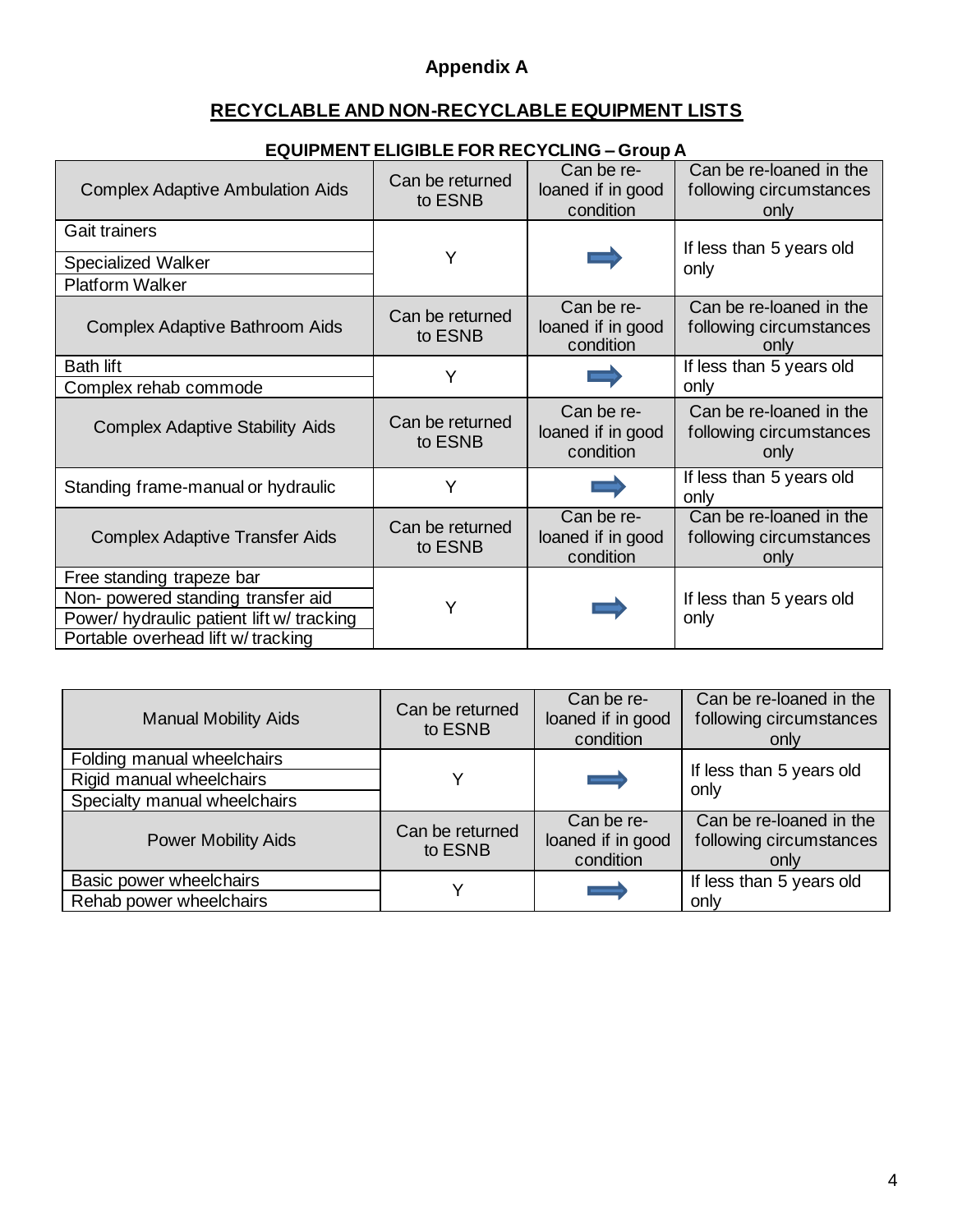## **EQUIPMENT ELIGIBLE FOR RECYCLING – Group B**

| <b>Complex Adaptive Bathroom Aids</b>                                                                                                   | Can be      | Can be re-loaned | Can be re-loaned in the          |
|-----------------------------------------------------------------------------------------------------------------------------------------|-------------|------------------|----------------------------------|
|                                                                                                                                         | returned to | if in good       | following circumstances          |
|                                                                                                                                         | <b>ESNB</b> | condition        | only                             |
| <b>Complex bath Chairs</b><br>Complex toilet support<br><b>Toilet seat Mounted Bidet</b>                                                | Y           | -                | If less than 5 years old<br>only |
| <b>Complex Adaptive Transfer Aids</b>                                                                                                   | Can be      | Can be re-loaned | Can be re-loaned in the          |
|                                                                                                                                         | returned to | if in good       | following circumstances          |
|                                                                                                                                         | <b>ESNB</b> | condition        | only                             |
| Slings                                                                                                                                  |             |                  | If less than 3 years only        |
| <b>Complex Adaptive ADL Positioning</b>                                                                                                 | Can be      | Can be re-loaned | Can be re-loaned in the          |
|                                                                                                                                         | returned to | if in good       | following circumstances          |
|                                                                                                                                         | <b>ESNB</b> | condition        | only                             |
| Pressure Redistributing Surfaces for<br>toileting or bathing<br>Cushion outside a wheelchair-air or gel<br>Specialty chairs and inserts | Y           |                  | If less than 3 years old<br>only |

| <b>Primary Postural Supports</b>                       | Can be<br>returned to | Can be re-loaned<br>if in good | Can be re-loaned in the<br>following circumstances |
|--------------------------------------------------------|-----------------------|--------------------------------|----------------------------------------------------|
|                                                        | <b>ESNB</b>           | condition                      | only                                               |
| Any back support which contains open                   |                       |                                | If less than 3 years old                           |
| cell and/or viscose foam                               |                       |                                | only                                               |
| Any back support with additional viscose<br>foam added |                       | N                              |                                                    |
| Any back support with air or gel support               |                       |                                |                                                    |
| surfaces                                               | Y                     | Y                              |                                                    |
| Cushion with closed cell foam base with                |                       |                                | If less than 3 years old                           |
| gel or air                                             |                       |                                | only                                               |
| Full air cushion                                       |                       | v                              |                                                    |
| Full gel cushion                                       |                       |                                |                                                    |
|                                                        | v                     |                                | If less than 3 years old                           |
| Honeycomb cushion                                      |                       |                                | only                                               |
| Vicair cushion                                         |                       |                                | If less than 3 years old                           |
|                                                        | Y                     |                                | only                                               |

## **EQUIPMENT ELIGIBLE FOR RECYCLING – Group C**

| <b>Secondary Postural Supports</b>                                                               | Can be<br>returned to<br><b>ESNB</b> | Can be re-<br>loaned if in<br>good condition | Can be re-loaned in the<br>following circumstances<br>only |
|--------------------------------------------------------------------------------------------------|--------------------------------------|----------------------------------------------|------------------------------------------------------------|
| Upper body Supports-arm trough, trays. Trunk<br>supports, lateral trunk supports                 |                                      | --                                           | If less than 3 years old<br>only                           |
| Lower body supports - amputee supports,<br>pommels, adductors/ abductors + hardware,<br>foot box |                                      | =                                            | If less than 3 years old<br>only                           |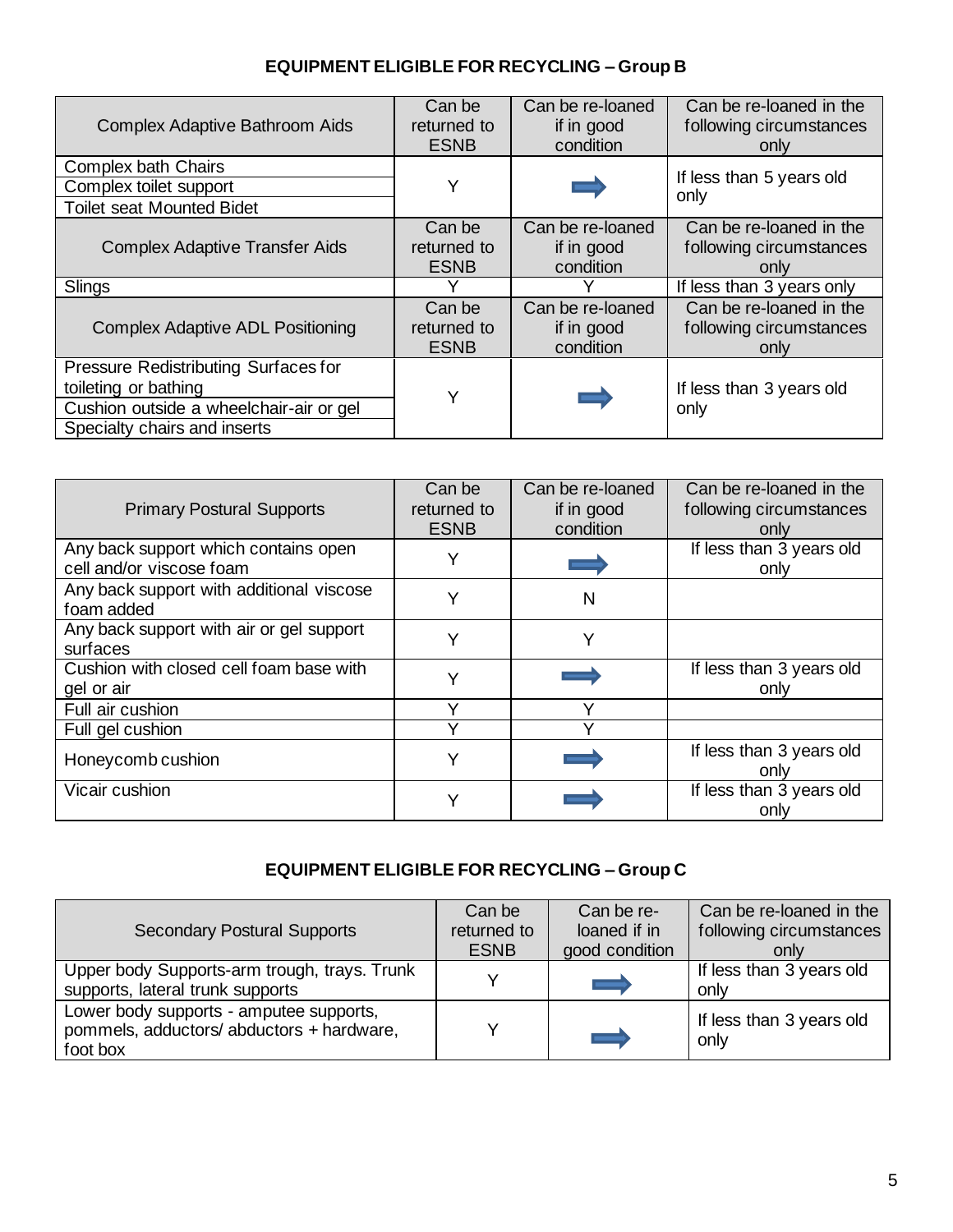| <b>Basic Adaptive Ambulation Aids</b>      | Can be returned to<br><b>ESNB</b> | Can be re-loaned if<br>in good condition |
|--------------------------------------------|-----------------------------------|------------------------------------------|
| Canes, crutches                            | N                                 | N                                        |
| Forearm crutches                           | Ý                                 | N                                        |
| Standard, 2 wheeled walkers & hemi walkers | Y                                 | N                                        |
| 4- wheeled walkers                         |                                   | N                                        |
| Basic Adaptive Bathroom Aids               | Can be returned to<br><b>ESNB</b> | Can be re-loaned if<br>in good condition |
| Basic commodes                             | Y                                 | N                                        |
| <b>Bath board</b>                          | Ÿ                                 | N                                        |
| Hand held shower                           | N                                 | N                                        |
| <b>Raised toilet seats</b>                 | Y                                 | N                                        |
| Reducer rings                              | N                                 | N                                        |
| Shower/bath chair                          | Y                                 | N                                        |
| <b>Toilet risers</b>                       | N                                 | N                                        |
| Toilet safety frames                       | Y                                 | N                                        |
| Tub grab bar                               | Y                                 | N                                        |
| Tub transfer bench                         |                                   | N                                        |
| <b>Basic Adaptive Transfer Aids</b>        | Can be returned to<br><b>ESNB</b> | Can be re-loaned if<br>in good condition |
| Bed-assist rails                           |                                   | N                                        |
| Grab bars/ installed support bars          | N                                 | N                                        |
| Wall mounted supports                      | N                                 | N                                        |
| Pole style supports (super pole)           | Y                                 | N                                        |
| Transfer sheets, boards, belts, or discs   | $\overline{Y}$                    | N                                        |
| <b>Other Basic Adaptive Aids</b>           | Can be returned to<br><b>ESNB</b> | Can be re-loaned if<br>in good condition |
| Foam Wedges                                | N                                 | N                                        |
| Full hand resting splints/ palm protectors | N                                 | N                                        |
| Off-loading heel protectors                | N                                 | N                                        |
| Protective headgear                        | N                                 | N                                        |

## **NON-RECYCLABLE EQUIPMENT – Group D**

| <b>Complex Adaptive Therapeutic Sleep Aids</b>      | Can be returned to<br><b>ESNB</b> | Can be re-loaned if<br>in good condition |
|-----------------------------------------------------|-----------------------------------|------------------------------------------|
| Hospital beds including rails, attached trapeze bar |                                   |                                          |
| <b>Therapeutic Sleep Surfaces</b>                   |                                   | N                                        |

| <b>Primary Postural Supports</b>                                                                 | Can be returned to<br><b>ESNB</b> | Can be re-loaned if<br>in good condition |
|--------------------------------------------------------------------------------------------------|-----------------------------------|------------------------------------------|
| Any cushion with at least one layer of open cell or viscose<br>foam                              | N                                 | N                                        |
| Any back support with at least one layer of viscose foam<br>(viscose foam upgrade on order form) | N                                 | N                                        |
| Any cushion or back support exposed to MRSA or any<br>other infectious agent                     | N                                 | N                                        |
| Any cushion or back support deemed non-recyclable by<br>therapist                                | N                                 | N                                        |